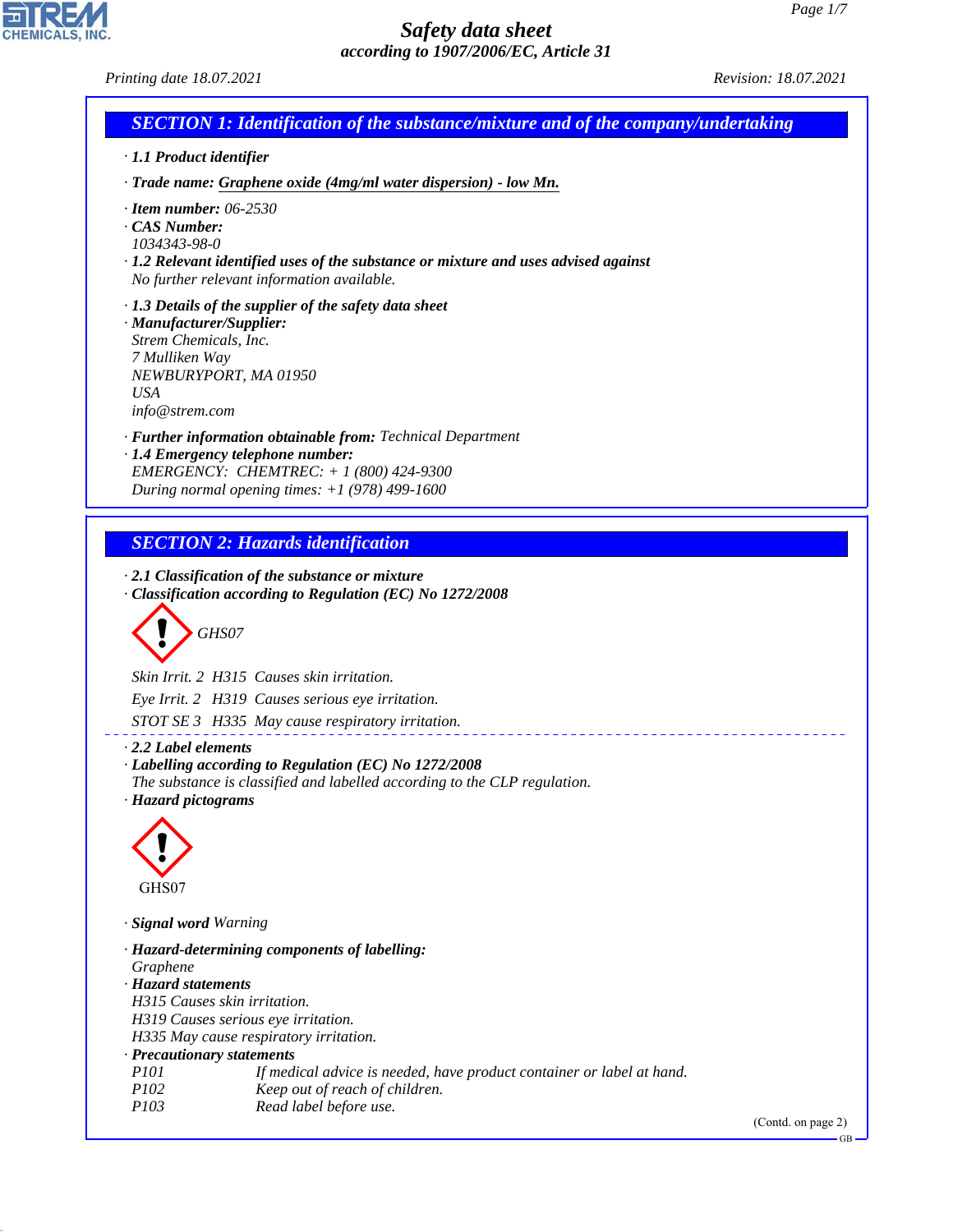*Printing date 18.07.2021 Revision: 18.07.2021*

*Trade name: Graphene oxide (4mg/ml water dispersion) - low Mn.*

|                           | (Contd. of page 1)                                                                                    |
|---------------------------|-------------------------------------------------------------------------------------------------------|
| P <sub>261</sub>          | Avoid breathing dust/fume/gas/mist/vapours/spray.                                                     |
|                           | P305+P351+P338 IF IN EYES: Rinse cautiously with water for several minutes. Remove contact lenses, if |
|                           | present and easy to do. Continue rinsing.                                                             |
| P321                      | Specific treatment (see on this label).                                                               |
| $P403 + P233$             | Store in a well-ventilated place. Keep container tightly closed.                                      |
| P <sub>405</sub>          | Store locked up.                                                                                      |
| <i>P501</i>               | Dispose of contents/container in accordance with local/regional/national/international                |
|                           | regulations.                                                                                          |
| $\cdot$ 2.3 Other hazards |                                                                                                       |

*· Results of PBT and vPvB assessment*

*· PBT: Not applicable.*

*· vPvB: Not applicable.*

#### *SECTION 3: Composition/information on ingredients*

- *· 3.1 Chemical characterisation: Substances*
- *· CAS No. Description*
- *1034343-98-0 Graphene*

#### *SECTION 4: First aid measures*

- *· 4.1 Description of first aid measures*
- *· General information: Immediately remove any clothing soiled by the product.*
- *· After inhalation: In case of unconsciousness place patient stably in side position for transportation.*
- *· After skin contact: Immediately wash with water and soap and rinse thoroughly.*
- *· After eye contact:*
- *Rinse opened eye for several minutes under running water. If symptoms persist, consult a doctor.*
- *· After swallowing: If symptoms persist consult doctor.*
- *· 4.2 Most important symptoms and effects, both acute and delayed No further relevant information available.*
- *· 4.3 Indication of any immediate medical attention and special treatment needed*
- *No further relevant information available.*

#### *SECTION 5: Firefighting measures*

*· 5.1 Extinguishing media*

- *· Suitable extinguishing agents: Use fire extinguishing methods suitable to surrounding conditions.*
- *· 5.2 Special hazards arising from the substance or mixture No further relevant information available.*
- *· 5.3 Advice for firefighters*
- *· Protective equipment: No special measures required.*

#### *SECTION 6: Accidental release measures*

- *· 6.1 Personal precautions, protective equipment and emergency procedures Not required.*
- *· 6.2 Environmental precautions: Do not allow to enter sewers/ surface or ground water.*

*· 6.3 Methods and material for containment and cleaning up: Absorb with liquid-binding material (sand, diatomite, acid binders, universal binders, sawdust). Dispose contaminated material as waste according to item 13. Ensure adequate ventilation.*

*· 6.4 Reference to other sections*

44.1.1

*See Section 7 for information on safe handling.*

(Contd. on page 3)

GB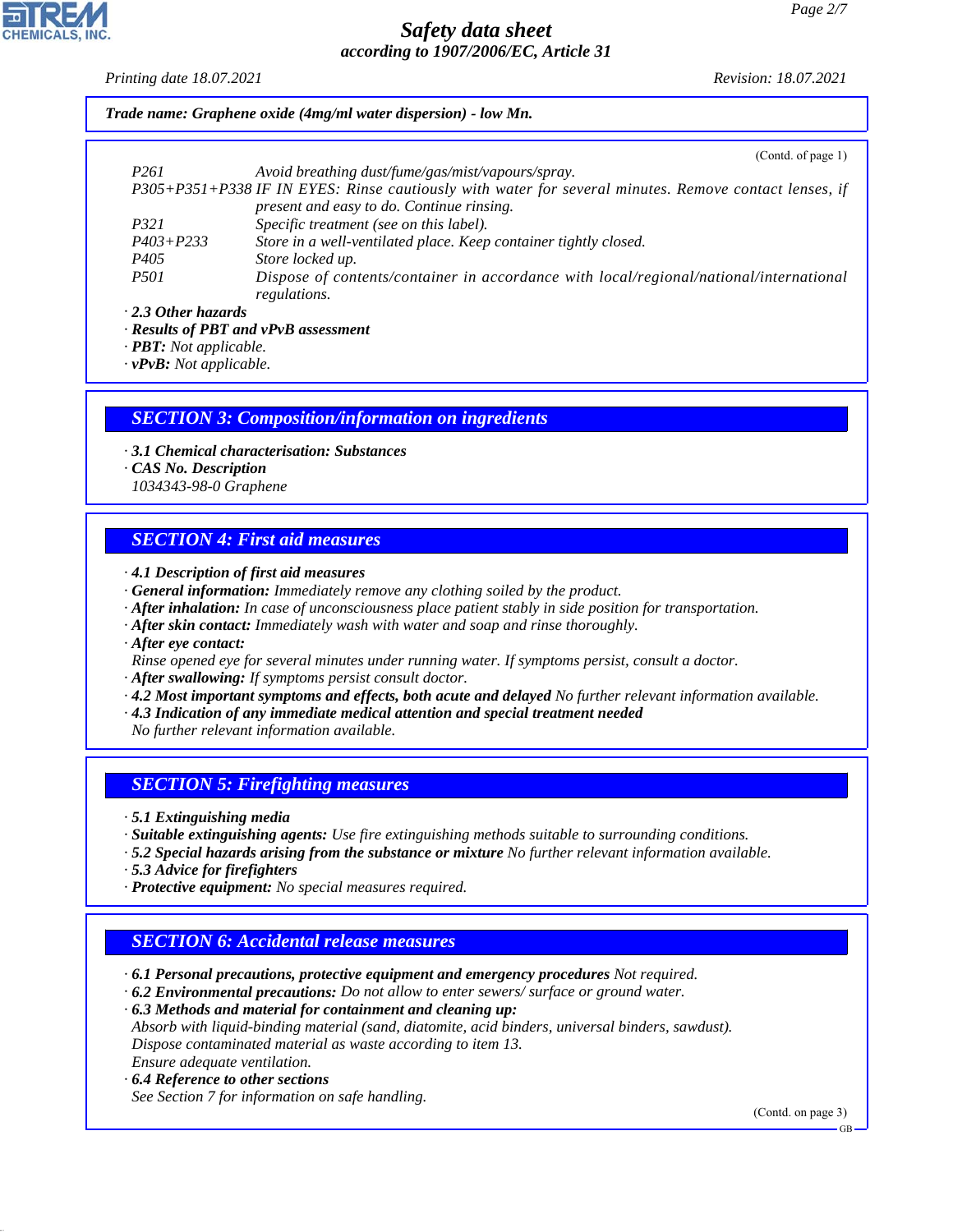*Printing date 18.07.2021 Revision: 18.07.2021*

*Trade name: Graphene oxide (4mg/ml water dispersion) - low Mn.*

*See Section 8 for information on personal protection equipment. See Section 13 for disposal information.*

#### *SECTION 7: Handling and storage*

*· 7.1 Precautions for safe handling*

*Ensure good ventilation/exhaustion at the workplace.*

*Prevent formation of aerosols.*

*· Information about fire - and explosion protection: No special measures required.*

- *· 7.2 Conditions for safe storage, including any incompatibilities*
- *· Storage:*

*· Requirements to be met by storerooms and receptacles: No special requirements.*

*· Information about storage in one common storage facility: Not required.*

*· Further information about storage conditions: Keep container tightly sealed.*

*· 7.3 Specific end use(s) No further relevant information available.*

#### *SECTION 8: Exposure controls/personal protection*

*· Additional information about design of technical facilities: No further data; see item 7.*

- *· 8.1 Control parameters*
- *· Ingredients with limit values that require monitoring at the workplace: Not required.*
- *· Additional information: The lists valid during the making were used as basis.*
- *· 8.2 Exposure controls*
- *· Personal protective equipment:*
- *· General protective and hygienic measures:*

*Keep away from foodstuffs, beverages and feed. Immediately remove all soiled and contaminated clothing Wash hands before breaks and at the end of work. Avoid contact with the eyes and skin.*

*· Respiratory protection:*

*In case of brief exposure or low pollution use respiratory filter device. In case of intensive or longer exposure use self-contained respiratory protective device.*

*· Protection of hands:*



44.1.1

\_S*Protective gloves*

*The glove material has to be impermeable and resistant to the product/ the substance/ the preparation.*

*Due to missing tests no recommendation to the glove material can be given for the product/ the preparation/ the chemical mixture.*

*Selection of the glove material on consideration of the penetration times, rates of diffusion and the degradation · Material of gloves*

*The selection of the suitable gloves does not only depend on the material, but also on further marks of quality and varies from manufacturer to manufacturer.*

*· Penetration time of glove material*

*The exact break through time has to be found out by the manufacturer of the protective gloves and has to be observed.*

(Contd. on page 4)

GB



(Contd. of page 2)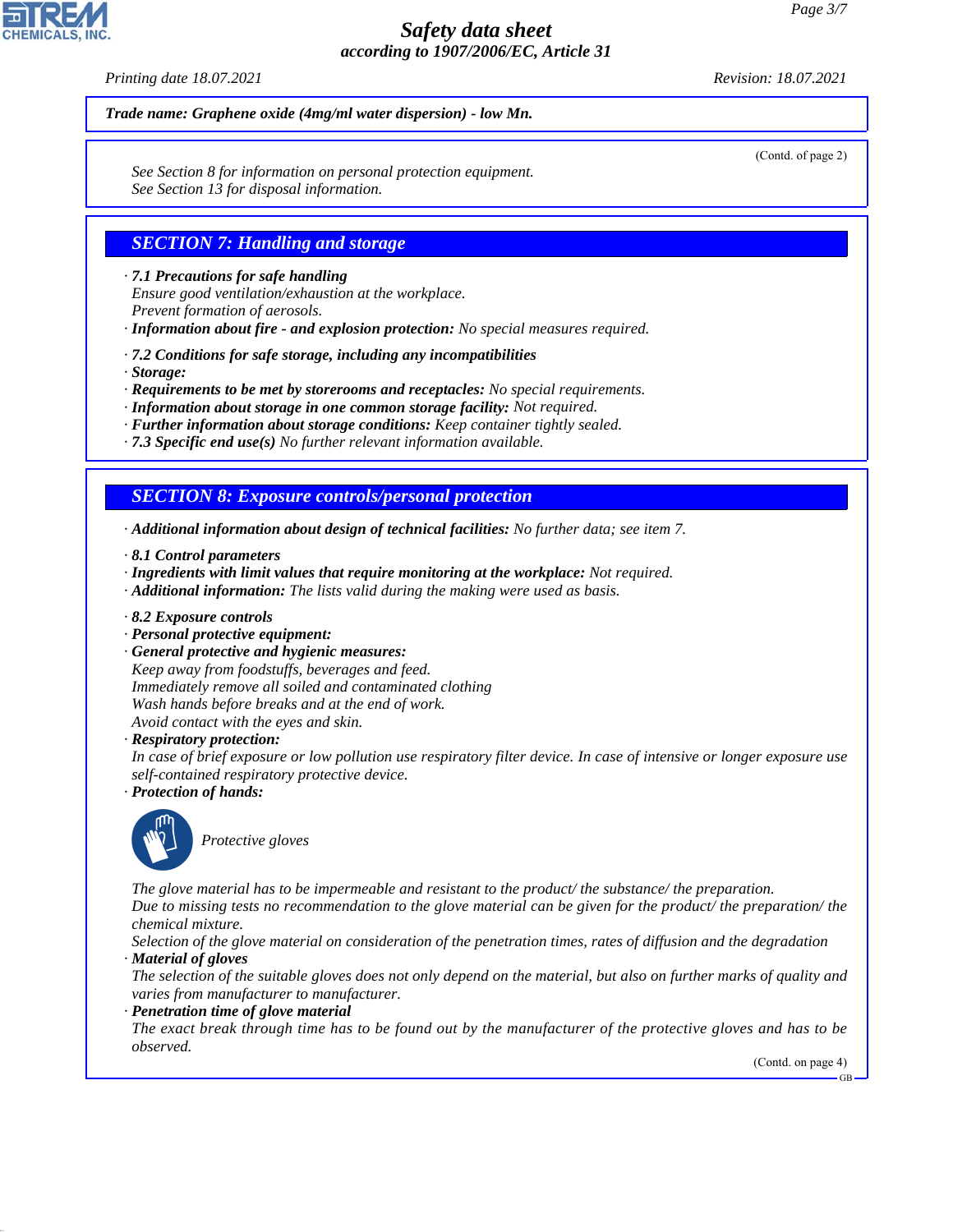

*Printing date 18.07.2021 Revision: 18.07.2021*

| $\cdot$ Eye protection:                                                                   |                                               | (Contd. of page 3) |
|-------------------------------------------------------------------------------------------|-----------------------------------------------|--------------------|
| Tightly sealed goggles                                                                    |                                               |                    |
| · 9.1 Information on basic physical and chemical properties<br><b>General Information</b> |                                               |                    |
| $\cdot$ Appearance:                                                                       |                                               |                    |
| Form:                                                                                     | Foil                                          |                    |
| Colour:                                                                                   | Transparent                                   |                    |
| $\cdot$ Odour:                                                                            | <b>Odourless</b>                              |                    |
| · Odour threshold:                                                                        | Not determined.                               |                    |
| $\cdot$ pH-value:                                                                         | Not determined.                               |                    |
| · Change in condition                                                                     |                                               |                    |
| <b>Melting point/freezing point:</b>                                                      | Undetermined.                                 |                    |
| Initial boiling point and boiling range: Undetermined.                                    |                                               |                    |
| · Flash point:                                                                            | Not applicable.                               |                    |
| · Flammability (solid, gas):                                                              | Not determined.                               |                    |
| · Ignition temperature:                                                                   |                                               |                    |
| Decomposition temperature:                                                                | Not determined.                               |                    |
| · Auto-ignition temperature:                                                              | Not determined.                               |                    |
| · Explosive properties:                                                                   | Product does not present an explosion hazard. |                    |
| · Explosion limits:                                                                       |                                               |                    |
| Lower:                                                                                    | Not determined.                               |                    |
| <b>Upper:</b>                                                                             | Not determined.                               |                    |
| · Vapour pressure:                                                                        | Not determined.                               |                    |
| $\cdot$ Density:                                                                          | Not determined.                               |                    |
| · Relative density                                                                        | Not determined.                               |                    |
| · Vapour density                                                                          | Not determined.                               |                    |
| $\cdot$ Evaporation rate                                                                  | Not determined.                               |                    |
| · Solubility in / Miscibility with                                                        |                                               |                    |
| water:                                                                                    | Not miscible or difficult to mix.             |                    |
| · Partition coefficient: n-octanol/water:                                                 | Not determined.                               |                    |
| · Viscosity:                                                                              |                                               |                    |
| Dynamic:                                                                                  | Not determined.                               |                    |
| Kinematic:                                                                                | Not determined.                               |                    |
| · Solvent content:                                                                        |                                               |                    |
| Organic solvents:                                                                         | $0.0\%$                                       |                    |
| $VOC$ (EC)                                                                                | $0.00\,\%$                                    |                    |
| Solids content:                                                                           | 100.0%                                        |                    |
| .9.2 Other information                                                                    | No further relevant information available.    |                    |

# *SECTION 10: Stability and reactivity*

44.1.1

*· 10.1 Reactivity No further relevant information available.*

GB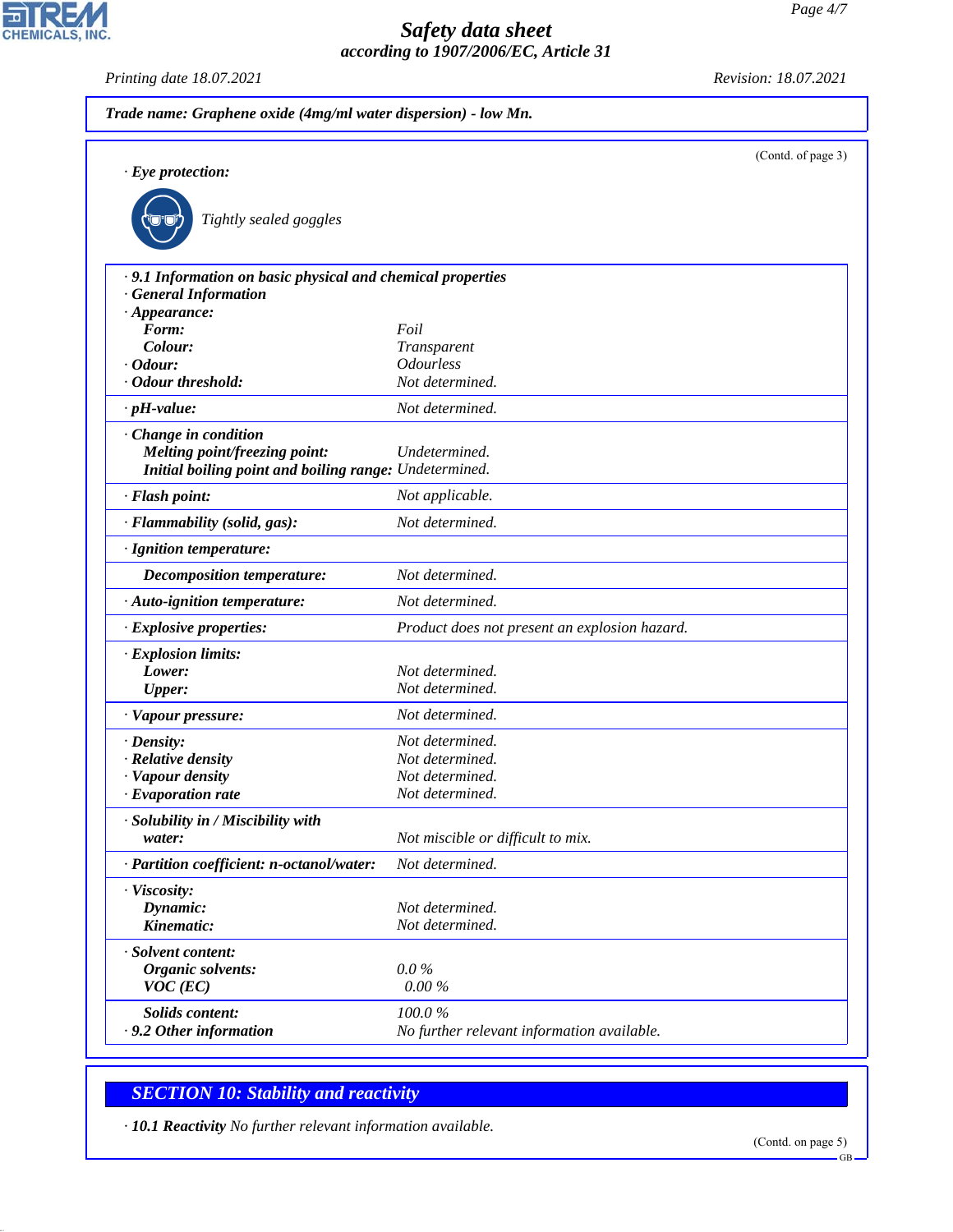*Printing date 18.07.2021 Revision: 18.07.2021*

(Contd. of page 4)

*Trade name: Graphene oxide (4mg/ml water dispersion) - low Mn.*

- *· 10.2 Chemical stability*
- *· Thermal decomposition / conditions to be avoided: No decomposition if used according to specifications.*
- *· 10.3 Possibility of hazardous reactions No dangerous reactions known.*
- *· 10.4 Conditions to avoid No further relevant information available.*
- *· 10.5 Incompatible materials: No further relevant information available.*
- *· 10.6 Hazardous decomposition products: No dangerous decomposition products known.*

## *SECTION 11: Toxicological information*

- *· 11.1 Information on toxicological effects*
- *· Acute toxicity Based on available data, the classification criteria are not met.*
- *· Primary irritant effect:*
- *· Skin corrosion/irritation*
- *Causes skin irritation.*
- *· Serious eye damage/irritation*
- *Causes serious eye irritation.*
- *· Respiratory or skin sensitisation Based on available data, the classification criteria are not met.*
- *· CMR effects (carcinogenity, mutagenicity and toxicity for reproduction)*
- *· Germ cell mutagenicity Based on available data, the classification criteria are not met.*
- *· Carcinogenicity Based on available data, the classification criteria are not met.*
- *· Reproductive toxicity Based on available data, the classification criteria are not met.*
- *· STOT-single exposure*
- *May cause respiratory irritation.*
- *· STOT-repeated exposure Based on available data, the classification criteria are not met.*
- *· Aspiration hazard Based on available data, the classification criteria are not met.*

# *SECTION 12: Ecological information*

- *· 12.1 Toxicity*
- *· Aquatic toxicity: No further relevant information available.*
- *· 12.2 Persistence and degradability No further relevant information available.*
- *· 12.3 Bioaccumulative potential No further relevant information available.*
- *· 12.4 Mobility in soil No further relevant information available.*
- *· Additional ecological information:*
- *· General notes:*
- *Water hazard class 1 (German Regulation) (Self-assessment): slightly hazardous for water Do not allow undiluted product or large quantities of it to reach ground water, water course or sewage system.*
- *· 12.5 Results of PBT and vPvB assessment*
- *· PBT: Not applicable.*
- *· vPvB: Not applicable.*
- *· 12.6 Other adverse effects No further relevant information available.*

#### *SECTION 13: Disposal considerations*

- *· 13.1 Waste treatment methods*
- *· Recommendation*

44.1.1

*Must not be disposed together with household garbage. Do not allow product to reach sewage system.*

(Contd. on page 6) GB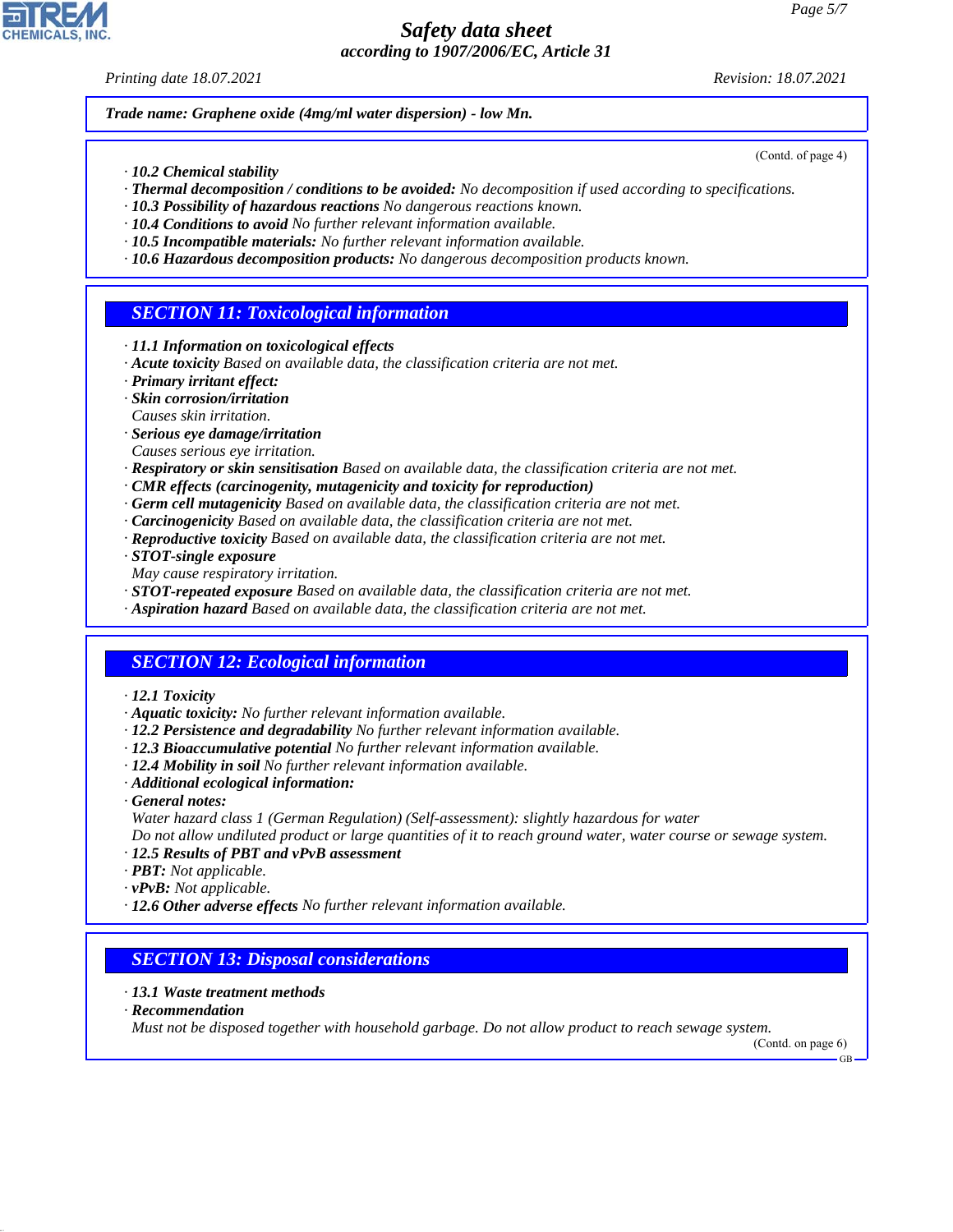*Printing date 18.07.2021 Revision: 18.07.2021*

*Trade name: Graphene oxide (4mg/ml water dispersion) - low Mn.*

(Contd. of page 5)

- *· Uncleaned packaging:*
- *· Recommendation: Disposal must be made according to official regulations.*

| <b>SECTION 14: Transport information</b>                                            |                 |  |  |
|-------------------------------------------------------------------------------------|-----------------|--|--|
| $\cdot$ 14.1 UN-Number<br>· ADR, ADN, IMDG, IATA                                    | not regulated   |  |  |
| $\cdot$ 14.2 UN proper shipping name<br>· ADR, ADN, IMDG, IATA                      | not regulated   |  |  |
| $\cdot$ 14.3 Transport hazard class(es)                                             |                 |  |  |
| · ADR, ADN, IMDG, IATA<br>· Class                                                   | not regulated   |  |  |
| $\cdot$ 14.4 Packing group<br>ADR, IMDG, IATA                                       | not regulated   |  |  |
| $\cdot$ 14.5 Environmental hazards:                                                 | Not applicable. |  |  |
| $\cdot$ 14.6 Special precautions for user                                           | Not applicable. |  |  |
| · 14.7 Transport in bulk according to Annex II of<br><b>Marpol and the IBC Code</b> | Not applicable. |  |  |
| · UN "Model Regulation":                                                            | not regulated   |  |  |

#### *SECTION 15: Regulatory information*

*· 15.1 Safety, health and environmental regulations/legislation specific for the substance or mixture*

- *· Directive 2012/18/EU*
- *· Named dangerous substances ANNEX I Substance is not listed.*
- *· REGULATION (EC) No 1907/2006 ANNEX XVII Conditions of restriction: 3*

*· National regulations:*

- *· Waterhazard class: Water hazard class 1 (Self-assessment): slightly hazardous for water.*
- *· 15.2 Chemical safety assessment: A Chemical Safety Assessment has not been carried out.*

#### *SECTION 16: Other information*

*This information is based on our present knowledge. However, this shall not constitute a guarantee for any specific product features and shall not establish a legally valid contractual relationship.*

*· Department issuing SDS: Technical Department.*

*· Contact: Technical Director*

*· Abbreviations and acronyms:*

*ADR: Accord européen sur le transport des marchandises dangereuses par Route (European Agreement concerning the International Carriage of Dangerous Goods by Road) IMDG: International Maritime Code for Dangerous Goods*

- *IATA: International Air Transport Association*
- *GHS: Globally Harmonised System of Classification and Labelling of Chemicals*
- *CAS: Chemical Abstracts Service (division of the American Chemical Society)*
- *VOC: Volatile Organic Compounds (USA, EU)*
- *PBT: Persistent, Bioaccumulative and Toxic*

44.1.1

*vPvB: very Persistent and very Bioaccumulative Skin Irrit. 2: Skin corrosion/irritation – Category 2*

(Contd. on page 7)

GB